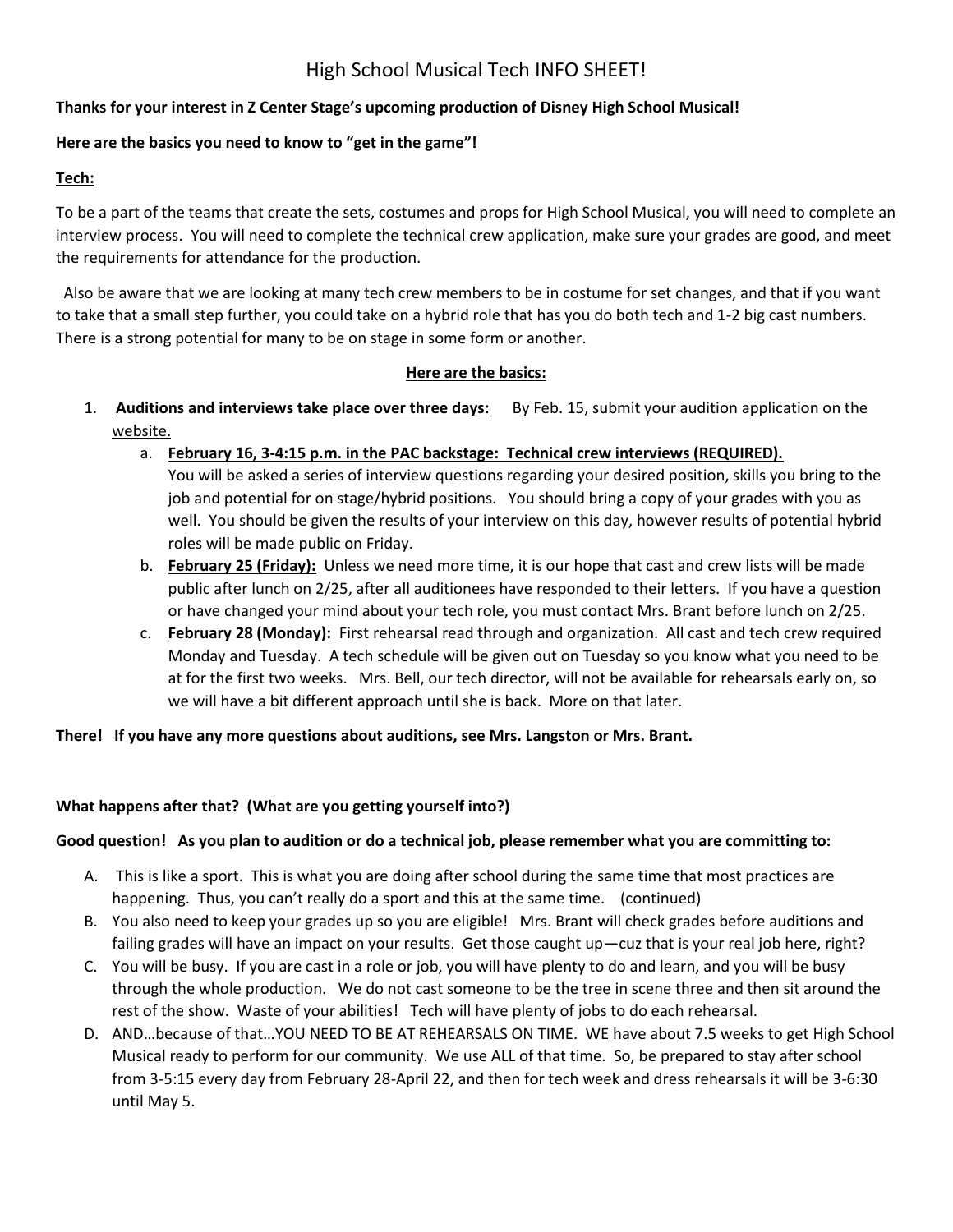- E. You need to be able to do the show May 5, 6, 7 and 12, 13, 14. Most shows will be in the evening, though there may be a matinee performance on either May 7 or 14 (Saturday) TBD. Be able to work family and work schedules around these dates.
- F. Be ready to have comfortable clothing and good shoes for rehearsals. Actors have a lot of dance rehearsals, and techs need safe clothing for working with tools and paint.
- G. If you get a hybrid role, you will be given a schedule that tells you when you are rehearsing with actors, and when you are doing tech jobs.
- H. Be ready to have fun, learn, and really make this your own. Once we get to performance time, IT IS YOU that is doing the show, not the directors. You need to always be aware of that endgame and know that we go for excellence around here.
- I. There will be a few Saturday workdays scheduled. While you are not required to be there, it is expected that you do your best to be there to make sure we get what we need to do finished! There will be a schedule so you know when things are happening and can plan accordingly.

## **So, you ready to get into the game and be part of something really fun? YES? OK, then do these:**

Get on the website and read and watch the material there. [\(www.zcenterstage.com,](http://www.zcenterstage.com/) or use the QR code on the next page. Watch the video or scan the script so you are familiar.

Turn in your technical crew application through the form on the website ASAP (no later than 2/15).

\_\_\_\_Keep those grades up! Be passing all classes by interviews. Bring a copy of your grades to interviews (or be able to show them on your phone.

\_\_\_\_Double check your schedule with your family/employer so you can meet requirements for rehearsals and the show.

 $\Box$  Come to interviews and see what you get!

\_\_\_\_Come ready to go on 2/28-29

We are looking forward to working with you and having fun with this awesome production!